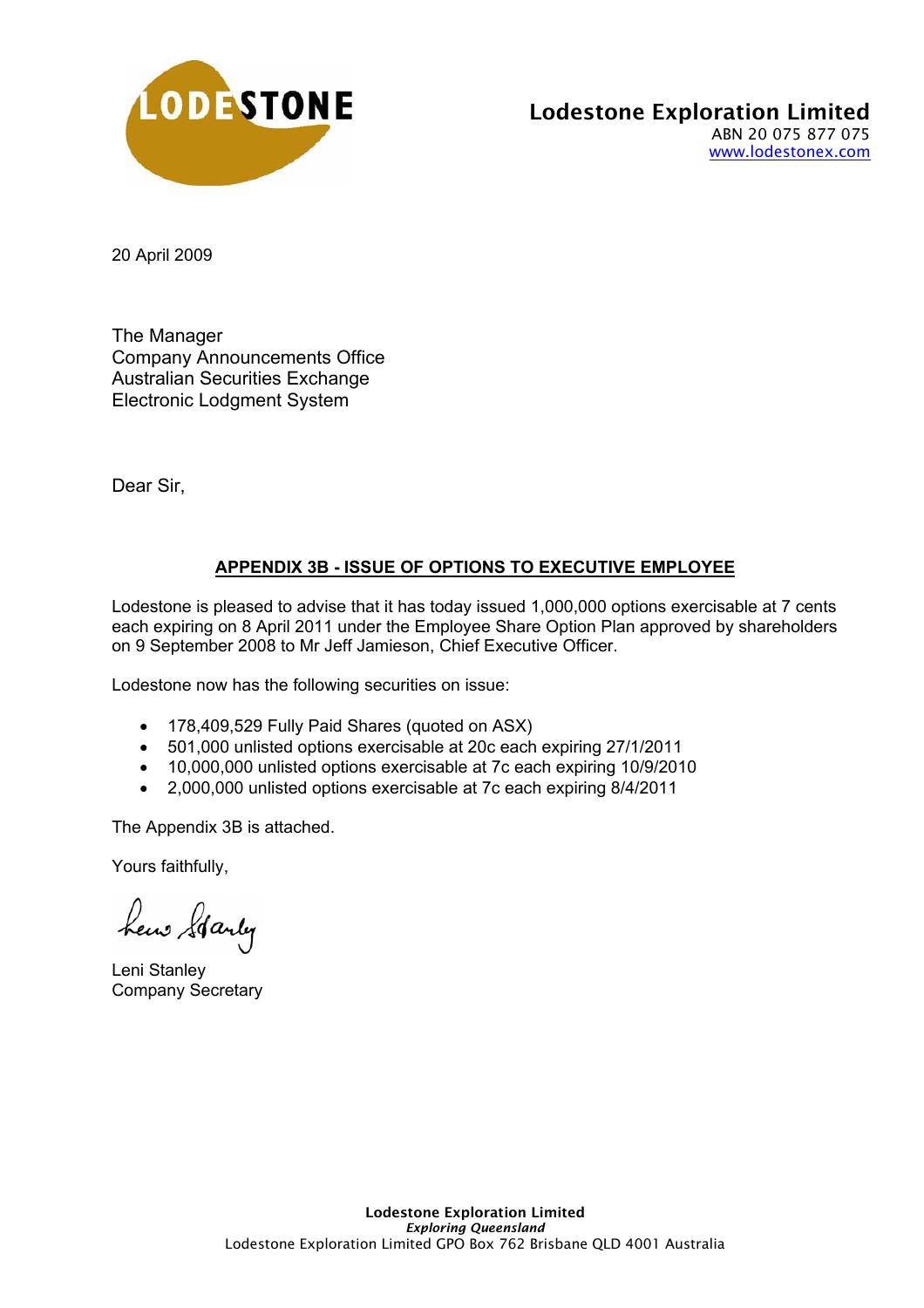*Rule 2.7, 3.10.3, 3.10.4, 3.10.5*

# **Appendix 3B**

# **New issue announcement, application for quotation of additional securities and agreement**

*Information or documents not available now must be given to ASX as soon as available. Information and documents given to ASX become ASX's property and may be made public.* 

Introduced 1/7/96. Origin: Appendix 5. Amended 1/7/98, 1/9/99, 1/7/2000, 30/9/2001, 11/3/2002, 1/1/2003, 24/10/2005.

Name of entity

LODESTONE EXPLORATION LIMITED

ABN

20 075 877 075

We (the entity) give ASX the following information.

## **Part 1 - All issues**

*You must complete the relevant sections (attach sheets if there is not enough space).*

1 +Class of +securities issued or to be issued

Unlisted Options

- 2 Number of +securities issued or to be issued (if known) or maximum number which may be issued
- 3 Principal terms of the +securities (eg, if options, exercise price and expiry date; if partly paid <sup>+</sup>securities, the amount outstanding and due dates for payment; if <sup>+</sup>convertible securities, the conversion price and dates for conversion)

1,000,000 Unlisted Options

Options are exercisable at 7 cents each and expire on 8 April 2011.

<sup>+</sup> See chapter 19 for defined terms.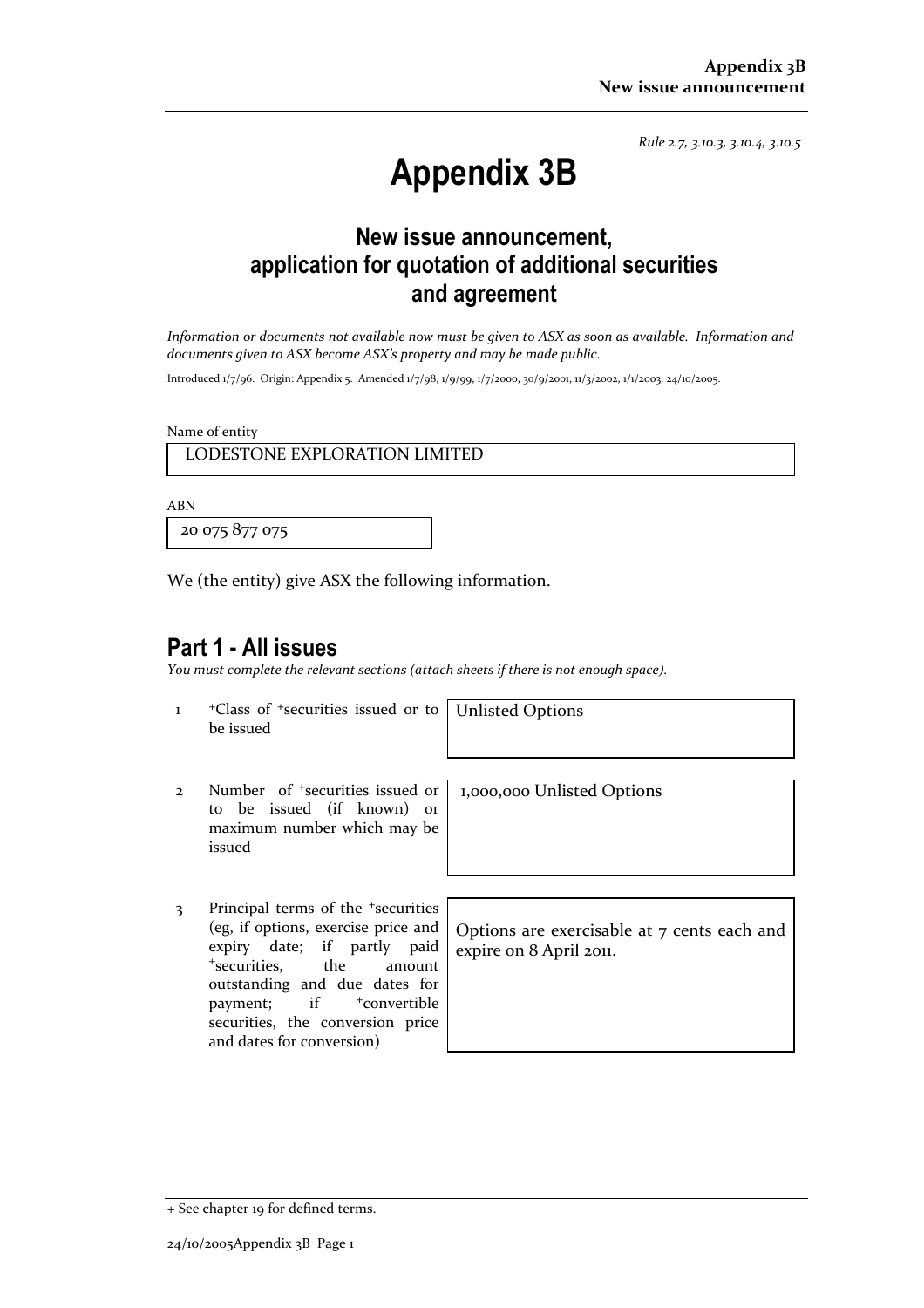| 4 | Do the <sup>+</sup> securities rank equally in<br>all respects from the date of<br>allotment with an existing <sup>+</sup> class<br>of quoted <sup>+</sup> securities?<br>If the additional securities do not<br>rank equally, please state:<br>the date from which they do<br>the extent to which they<br>participate for the<br>next<br>dividend, (in the case of a<br>trust, distribution) or interest | Shares issued upon the exercise of the<br>options will rank Pari Passu with existing<br>ordinary shares |                                                                          |
|---|-----------------------------------------------------------------------------------------------------------------------------------------------------------------------------------------------------------------------------------------------------------------------------------------------------------------------------------------------------------------------------------------------------------|---------------------------------------------------------------------------------------------------------|--------------------------------------------------------------------------|
|   | payment<br>the extent to which they do<br>not rank equally, other than in<br>relation to the next dividend,<br>distribution<br>interest<br><b>or</b><br>payment                                                                                                                                                                                                                                           |                                                                                                         |                                                                          |
|   | Issue price or consideration                                                                                                                                                                                                                                                                                                                                                                              | \$ Nil                                                                                                  |                                                                          |
| 5 |                                                                                                                                                                                                                                                                                                                                                                                                           |                                                                                                         |                                                                          |
|   |                                                                                                                                                                                                                                                                                                                                                                                                           |                                                                                                         |                                                                          |
| 6 | Purpose of the issue<br>(If issued as consideration for the<br>acquisition of assets,<br>clearly<br>identify those assets)                                                                                                                                                                                                                                                                                | September 2008                                                                                          | Issued under Employee Share Option<br>Plan approved by shareholders on 9 |
|   |                                                                                                                                                                                                                                                                                                                                                                                                           |                                                                                                         |                                                                          |
| 7 | Dates of entering <sup>+</sup> securities<br>into uncertificated holdings or<br>despatch of certificates                                                                                                                                                                                                                                                                                                  | 20 April 2009                                                                                           |                                                                          |
|   |                                                                                                                                                                                                                                                                                                                                                                                                           |                                                                                                         |                                                                          |
| 8 | Number and <sup>+</sup> class of all                                                                                                                                                                                                                                                                                                                                                                      | Number                                                                                                  | <sup>+</sup> Class                                                       |
|   |                                                                                                                                                                                                                                                                                                                                                                                                           |                                                                                                         |                                                                          |

8 Number and <sup>+</sup>class of all <sup>+</sup>securities quoted on ASX (*including* the securities in clause 2 if applicable)

| Number | <sup>+</sup> Class                    |
|--------|---------------------------------------|
|        | $178,409,529$ LOD - Fully Paid Shares |
|        |                                       |

<sup>+</sup> See chapter 19 for defined terms.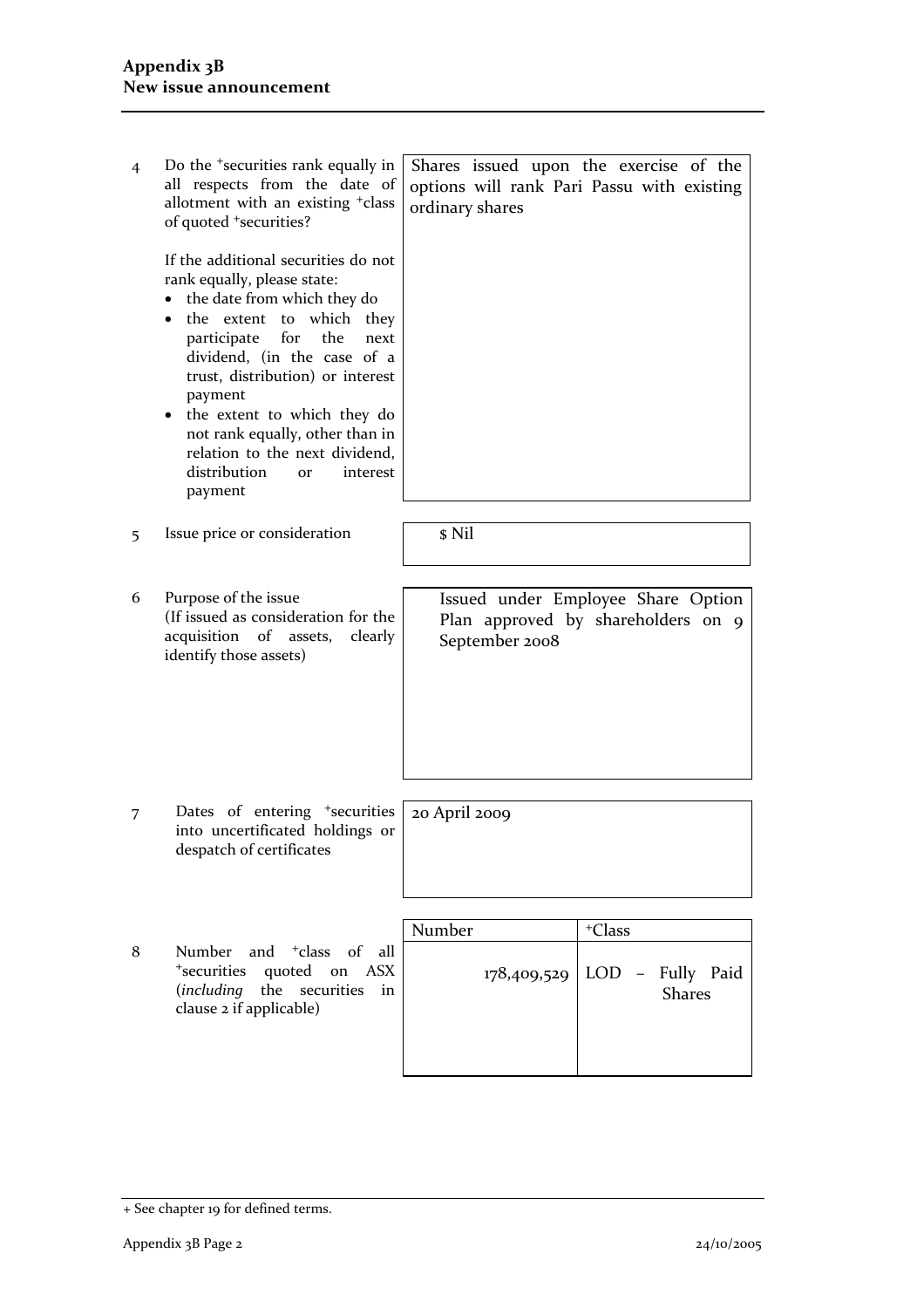|   |                                      | Number     | <sup>+</sup> Class |
|---|--------------------------------------|------------|--------------------|
| Q | Number and <sup>+</sup> class of all | 501,000    | <b>Option</b>      |
|   | *securities not quoted on ASX        |            | exer               |
|   | (including the securities in         |            | cen                |
|   | clause 2 if applicable)              |            | 27/1               |
|   |                                      | 10,000,000 | Option             |

| Number |            | <sup>+</sup> Class |
|--------|------------|--------------------|
|        | 501,000    | Options – unlisted |
|        |            | exercisable at 20  |
|        |            | cents expiring     |
|        |            | 27/1/2011          |
|        | 10,000,000 | Options – unlisted |
|        |            | exercisable at 7   |
|        |            | cents expiring     |
|        |            | 10/9/2010          |
|        | 2,000,000  | Options – unlisted |
|        |            | exercisable at 7   |
|        |            | cents expiring     |
|        |            | 8/4/2011           |

10 Dividend policy (in the case of trust, distribution policy) on the increased capital (interests)

|    | $a$ N/A |
|----|---------|
| ιe |         |
|    |         |

# **Part 2 - Bonus issue or pro rata issue**

| 11 | security holder approval<br><i>Is</i><br>required?                                                             |
|----|----------------------------------------------------------------------------------------------------------------|
| 12 | Is the issue renounceable or non-<br>renounceable?                                                             |
| 13 | Ratio in which the <sup>+</sup> securities<br>will be offered                                                  |
| 14 | <sup>+</sup> Class of <sup>+</sup> securities to which the<br>offer relates                                    |
| 15 | *Record date to determine<br>entitlements                                                                      |
| 16 | holdings on different<br>Will<br>registers (or subregisters) be<br>aggregated for calculating<br>entitlements? |
| 17 | Policy for deciding entitlements<br>in relation to fractions                                                   |

<sup>+</sup> See chapter 19 for defined terms.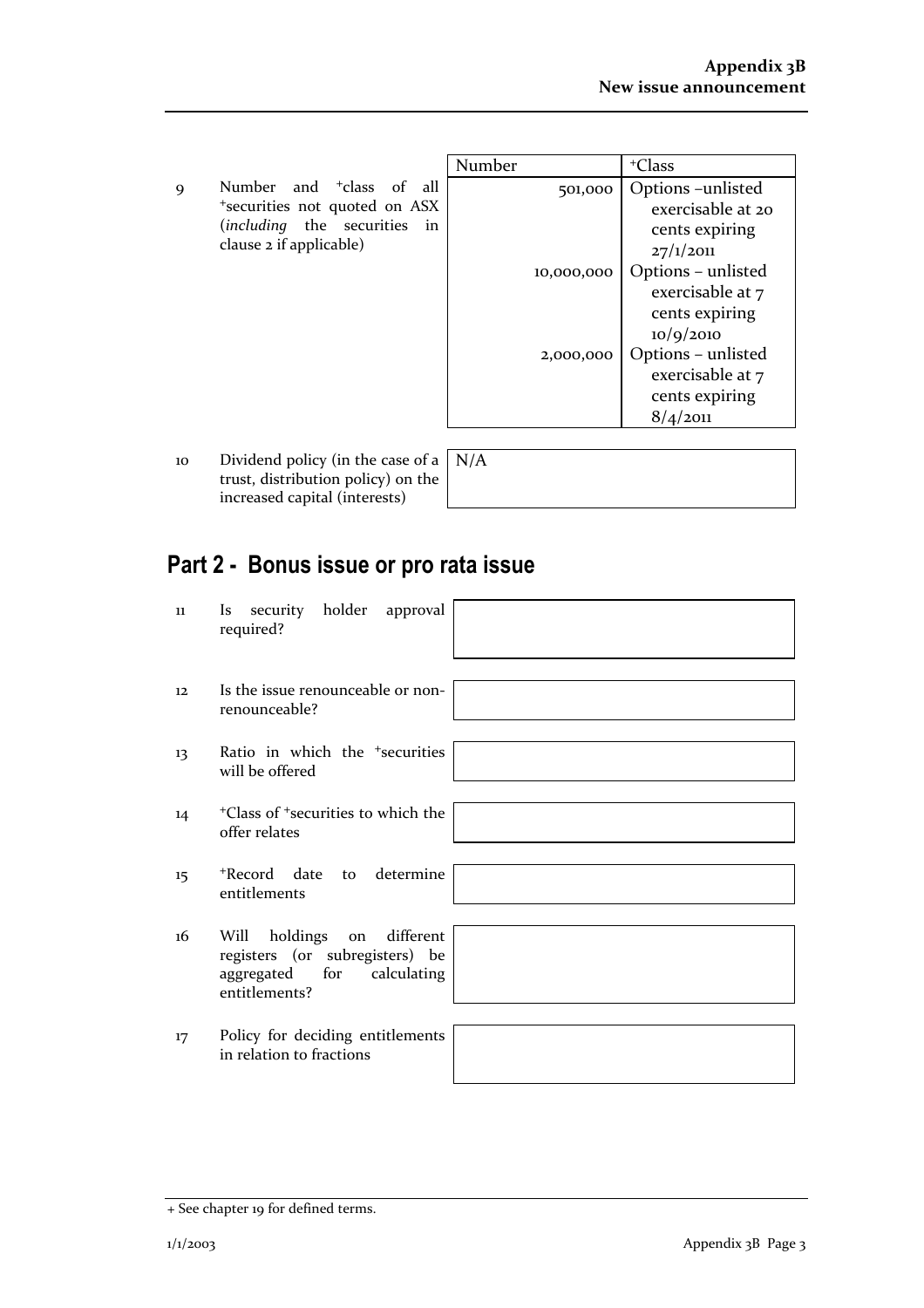18 Names of countries in which the entity has <sup>+</sup>security holders who will not be sent new issue documents

> Note: Security holders must be told how their entitlements are to be dealt with.

Cross reference: rule 7.7.

19 Closing date for receipt of acceptances or renunciations

<sup>+</sup> See chapter 19 for defined terms.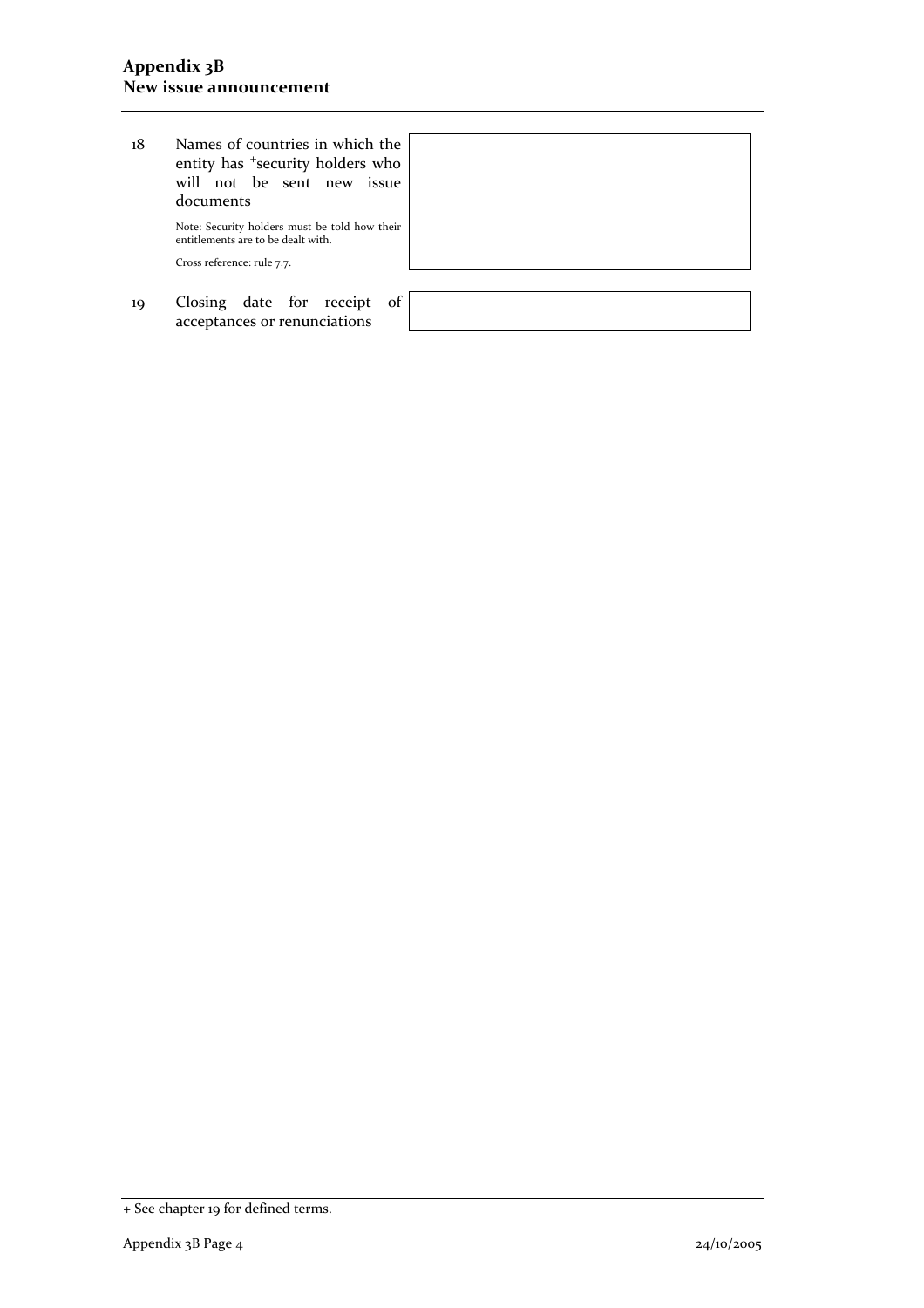| 20 | Names of any underwriters                                                                                                                                                                      |
|----|------------------------------------------------------------------------------------------------------------------------------------------------------------------------------------------------|
| 21 | Amount of any underwriting fee<br>or commission                                                                                                                                                |
| 22 | Names of any brokers to the<br>issue                                                                                                                                                           |
| 23 | Fee or commission payable to<br>the broker to the issue                                                                                                                                        |
| 24 | Amount of any handling fee<br>payable to brokers who lodge<br>acceptances or renunciations on<br>behalf of <sup>+</sup> security holders                                                       |
| 25 | If the issue is contingent on<br>*security holders' approval, the<br>date of the meeting                                                                                                       |
| 26 | Date entitlement and acceptance<br>form and prospectus or Product<br>Disclosure Statement will be sent<br>to persons entitled                                                                  |
| 27 | If the entity has issued options,<br>and the terms entitle option<br>holders<br>participate<br>to<br><sub>on</sub><br>exercise, the date on which<br>notices will be sent to option<br>holders |
| 28 | Date rights trading will begin (if<br>applicable)                                                                                                                                              |
| 29 | Date rights trading will end (if<br>applicable)                                                                                                                                                |
| 30 | How do <sup>+</sup> security holders sell<br>their entitlements in full through<br>a broker?                                                                                                   |
| 31 | How do <sup>+</sup> security holders sell<br>of<br>their<br>entitlements<br>part<br>through a broker and accept for<br>the balance?                                                            |

<sup>+</sup> See chapter 19 for defined terms.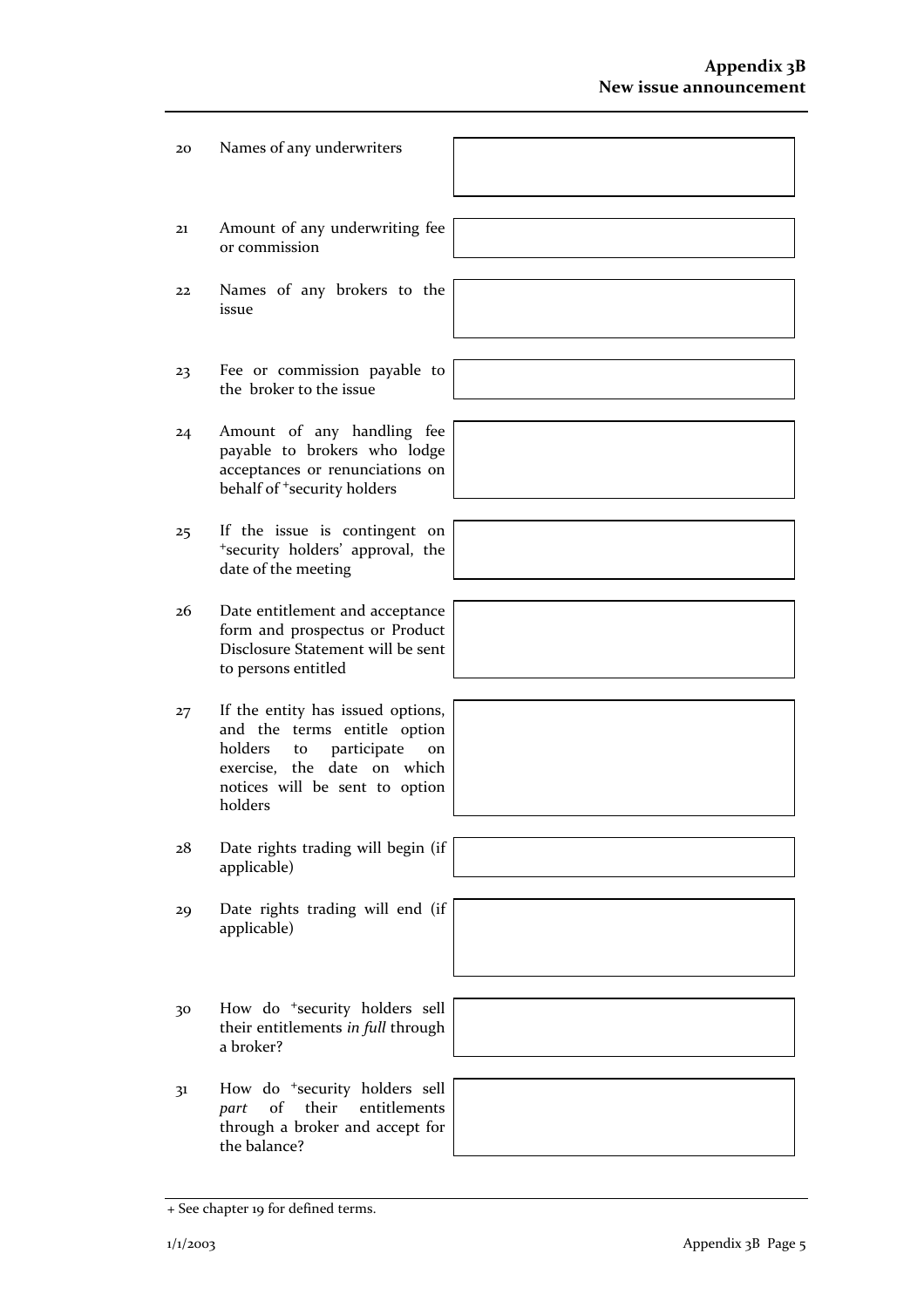32 How do +security holders dispose of their entitlements (except by sale through a broker)?

33 +Despatch date

# **Part 3 - Quotation of securities**

*You need only complete this section if you are applying for quotation of securities* 

- 34 Type of securities (*tick one*)
- (a) Securities described in Part 1

#### (b) All other securities

Example: restricted securities at the end of the escrowed period, partly paid securities that become fully paid, employee incentive share securities when restriction ends, securities issued on expiry or conversion of convertible securities

### **Entities that have ticked box 34(a)**

#### **Additional securities forming a new class of securities**

| documents | Tick to indicate you are providing the information or                                                                                                                                                                                                 |
|-----------|-------------------------------------------------------------------------------------------------------------------------------------------------------------------------------------------------------------------------------------------------------|
| 35        | If the 'securities are 'equity securities, the names of the 20 largest holders of the<br>additional <sup>+</sup> securities, and the number and percentage of additional <sup>+</sup> securities<br>held by those holders                             |
| 36        | If the *securities are *equity securities, a distribution schedule of the additional<br>*securities setting out the number of holders in the categories<br>$1 - 1,000$<br>$1,001 - 5,000$<br>$5,001 - 10,000$<br>10,001 - 100,000<br>100,001 and over |
| 37        | A copy of any trust deed for the additional +securities                                                                                                                                                                                               |

<sup>+</sup> See chapter 19 for defined terms.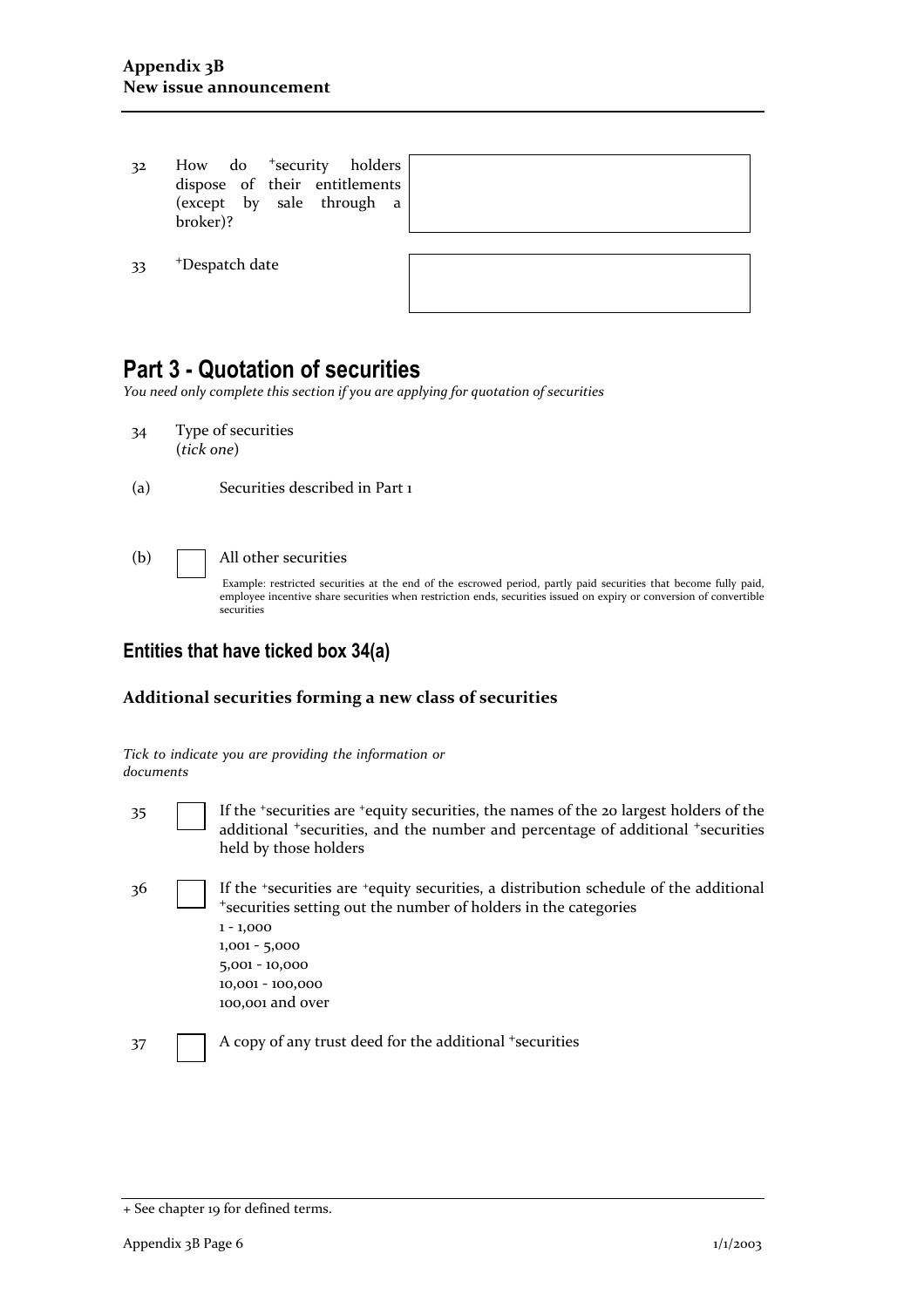## **Entities that have ticked box 34(b)**

38 Number of securities for which <sup>+</sup>quotation is sought 39 Class of +securities for which quotation is sought 40 Do the +securities rank equally in all respects from the date of allotment with an existing +class of quoted <sup>+</sup>securities? If the additional securities do not rank equally, please state: • the date from which they do • the extent to which they participate for the next dividend, (in the case of a trust, distribution) or interest payment • the extent to which they do not rank equally, other than in relation to the next dividend, distribution or interest payment 41 Reason for request for quotation now Example: In the case of restricted securities, end of restriction period (if issued upon conversion of another security, clearly identify that other security) Number | +Class 42 Number and <sup>+</sup>class of all <sup>+</sup>securities quoted on ASX (*including* the securities in clause 38)

<sup>+</sup> See chapter 19 for defined terms.